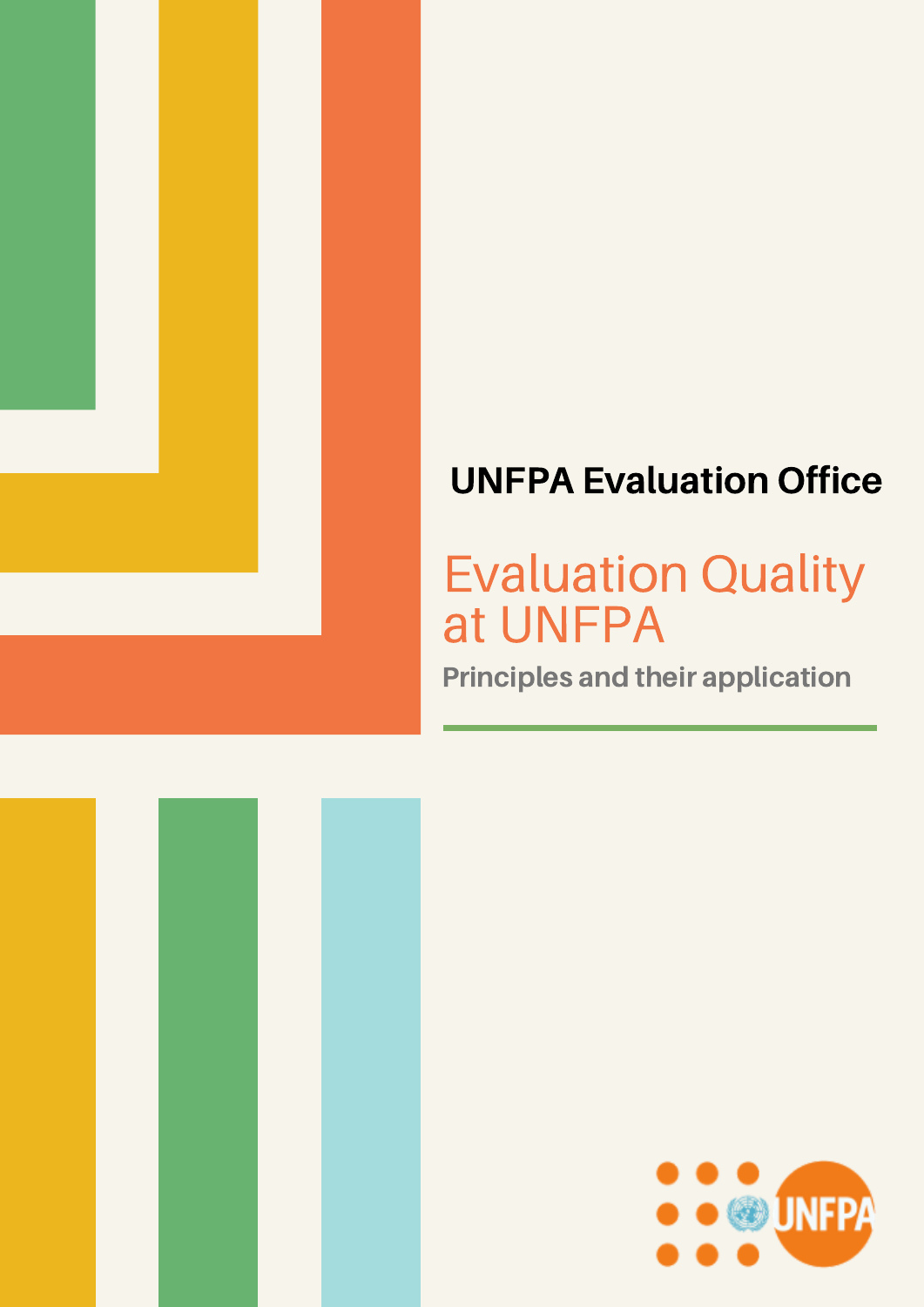Evaluation Quality at UNFPA | Principles and their application | UNFPA Evaluation Office

June 2019

Copyright © UNFPA 2019, all rights reserved. This is an independent document by the UNFPA Evaluation Office.

Any enquiries about this document should be addressed to Ms. Natalie Raaber, raaber@unfpa.org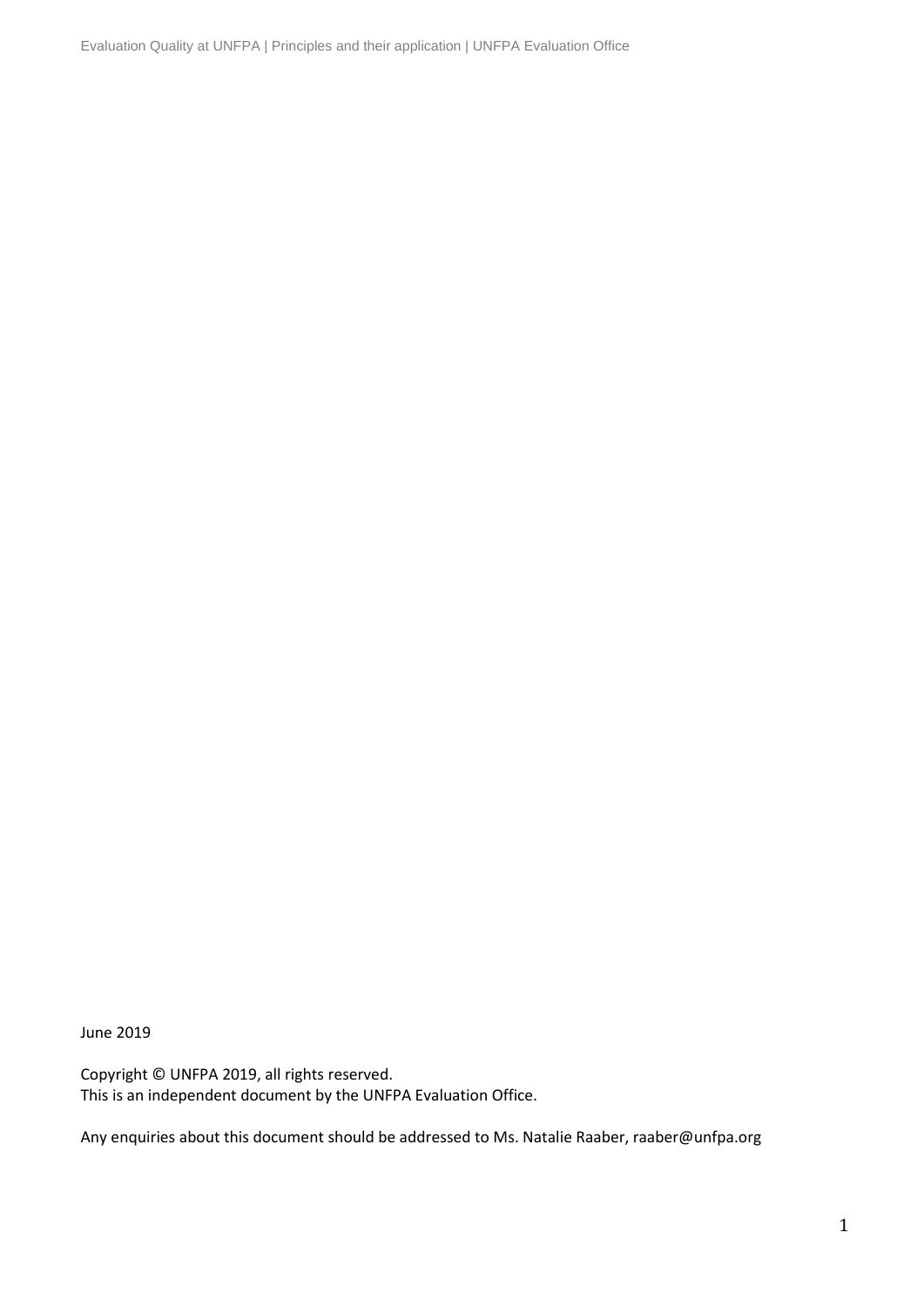### Table of Contents

| 3. The concept of evaluation quality and UNFPA quality assurance and assessment system 4 |  |
|------------------------------------------------------------------------------------------|--|
|                                                                                          |  |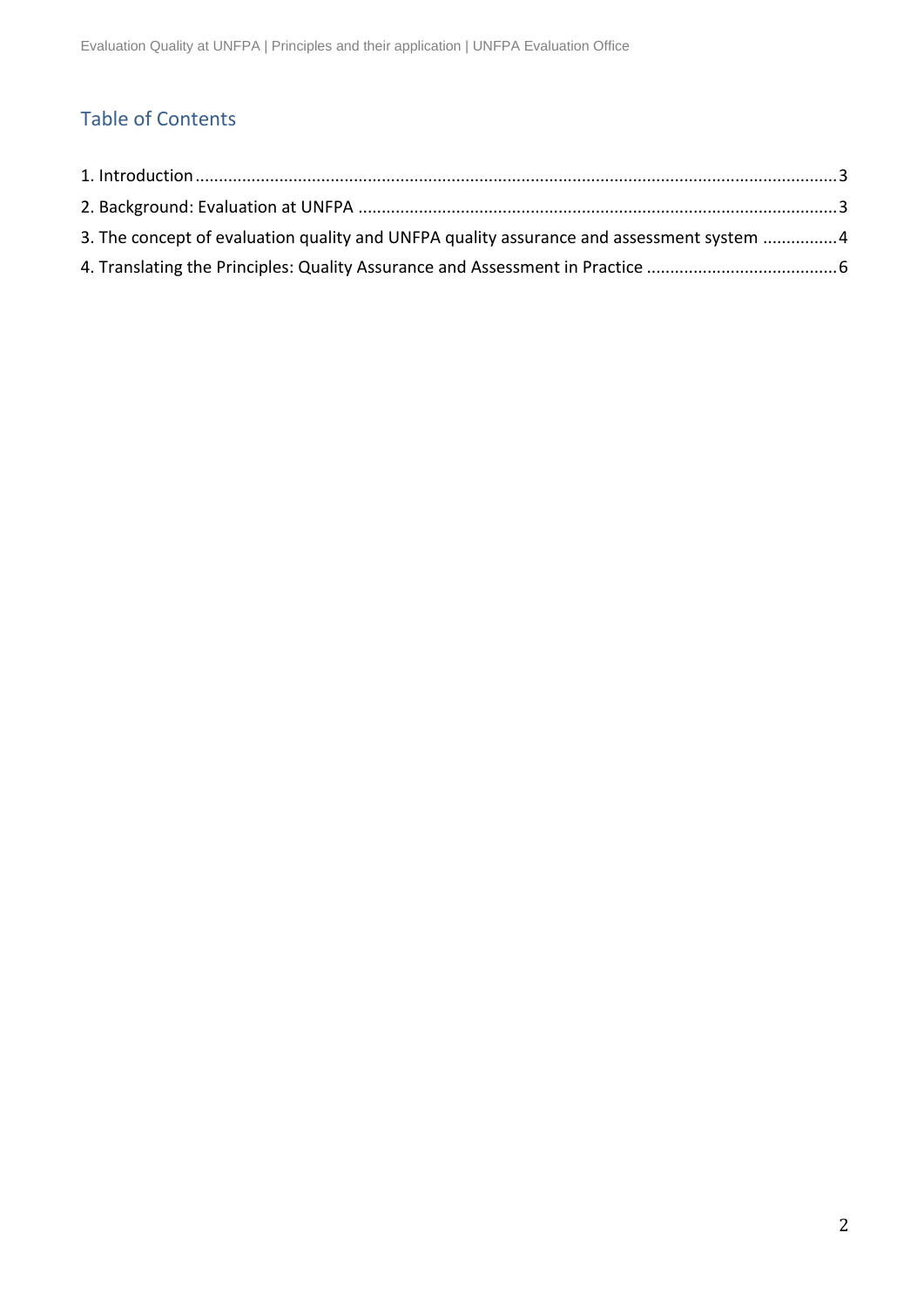## <span id="page-3-0"></span>**1. Introduction**

The UNFPA Evaluation Quality Assurance and Assessment (EQAA) system aims to facilitate the quality of evaluations at UNFPA through two processes: quality assurance and quality assessment. Quality assurance occurs *throughout* an evaluation, beginning with the evaluation's terms of reference and ending with the draft final evaluation report. Quality assessment, on the other hand, takes place after an evaluation is completed (ex post), with the final evaluation report quality assessed by an external independent assessor.

UNFPA Evaluation Office rolled out a revised evaluation quality assurance and assessment system in 2016. Quality criteria used to assess final evaluation reports were updated, and additional quality assurance tools and templates were developed. In 2019, an updated version of Evaluation Handbook: How to Design and Conduct a Country Programme Evaluation at UNFPA was launched, providing additional methodological guidance on integrating gender and human rights in evaluation and evaluating in humanitarian contexts.

The revised EQAA system is aligned with the Evaluation Policy (2019) and the updated UN Norms and Standards for Evaluation (2016). The system covers two types of evaluations: centralized (or corporate) evaluations conducted by the Evaluation Office and decentralized programme level evaluations (namely country and regional programme evaluations). Evaluation quality assessments (EQAs) are posted publically alongside the corresponding evaluation report (and management response) on the Evaluation Database.

Originally authored in 2017, this guidance note was revised in 2019 to include the following:

- additional information on the Evaluation Office's approach to quality assessment, including a description of how the quality assessment scores per criteria are calculated.
- an update to the gender equality and empowerment of women criteria in the EQA grid (criteria #7) to align with the revised UN System-wide Action Plan (UN-SWAP) on Gender Equality and the Empowerment of Women Evaluation Performance Indicator 2.0.

The purpose of this guidance note however remains the same: to further flesh out the concept of (and principles underpinning) evaluation quality at UNFPA, and detail how this is applied/operationalized through assurance and assessment tools. The note is intended to increase the knowledge and understanding of UNFPA evaluation staff, evaluation managers, and external evaluation consultants on quality assurance and assessment at UNFPA and, by so doing, contribute to improved evaluation quality and use for programming and policy decisions.

## <span id="page-3-1"></span>**2. Background: Evaluation at UNFPA**

UNFPA adheres to the United Nations Evaluation Group (UNEG) norms and standards for evaluation<sup>1</sup> and its definition of evaluation: "An evaluation is an assessment, conducted as systematically and impartially as possible, of an activity, project, programme strategy, policy, topic, theme, sector, operational area or institutional performance. It analyses the level of achievement of both expected and unexpected results by examining the results chain, processes, contextual factors and causality using appropriate criteria such as relevance, effectiveness, efficiency impact and sustainability. An evaluation should provide credible, useful evidence-based information that enables the timely incorporation of its findings, recommendations and lessons into the decision- making process of organisations and stakeholders."

 $\overline{a}$ <sup>1</sup> UNEG, Norms and Standards for Evaluation, June 2016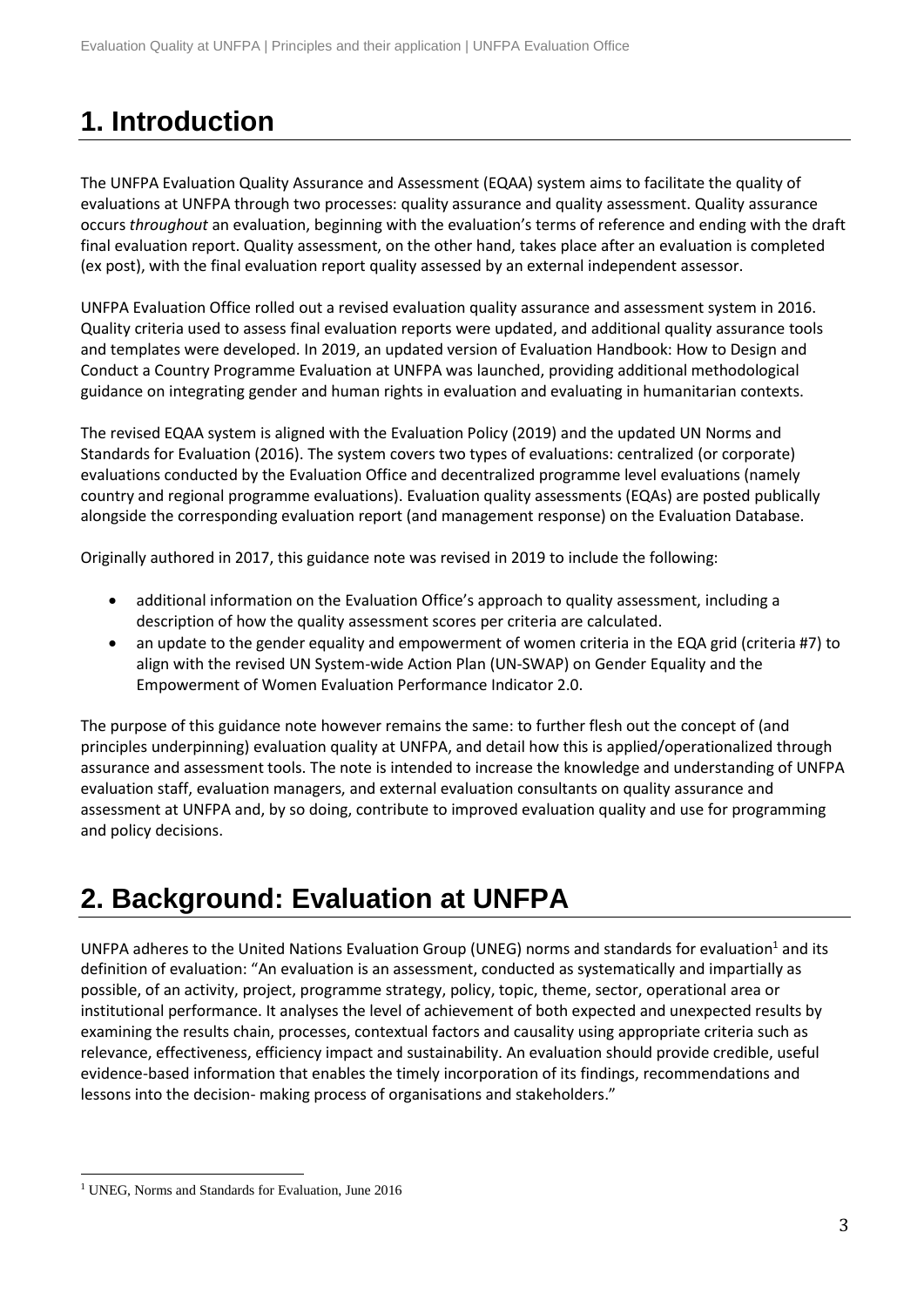Evaluation at UNFPA serves three main purposes: 2

- Evaluation as a means to demonstrate accountability to stakeholders on performance in achieving development results, and on invested resources.
- Evaluation as supporting evidence-based decision making in order to achieve sustainable development results.
- Evaluation as contributing lessons learned to the existing knowledge base on how to accelerate implementation of the Programme of Action of the International Conference on Population and Development and the achievement of the Sustainable Development Goals.

By supporting learning and evidence based decision-making, and demonstrating institutional accountability, evaluation contributes to UNFPA's drive for results. The production of **high quality evaluation reports** is central toward this end; as such the UNFPA evaluation policy and evaluation function place a strong emphasis on **ensuring the quality** of the evaluation exercise and resulting reports, as well as related processes and products.

### <span id="page-4-0"></span>**3. The concept of evaluation quality and UNFPA quality assurance and assessment system**

How, then, to understand the concept of high quality evaluations? What are the framing principles and underlying dimensions of evaluation quality?

Overall, UNFPA's evaluation policy adheres to the foundation documents of UNEG and thereby to the norms of utility, credibility, and independence, as well as impartiality, ethics, transparency, human rights and gender equality.<sup>3</sup> In 2016, the UNEG Norms and Standards were updated and the approach upgraded to give greater prominence to ethics, transparency and human rights and gender equality.

The UNFPA evaluation policy underscores the importance of quality evaluations to, inter alia, facilitate use.<sup>4</sup> Accordingly, the Evaluation Office has made efforts in recent years to strengthen evaluation quality, including by developing additional tools and templates to support assurance efforts, and expanding the EQAA system to cover both programme-level evaluations as well evaluations conducted by the Evaluation Office (i.e. corporate /centralized evaluations), which had previously been excluded.

In setting up the evaluation quality assurance and assessment system, three overall and internationally agreed evaluation principles were used:

- **Independence and Impartiality**
- **Credibility**
- **Utility**

#### **Independence and Impartiality**

Independence and impartiality are fundamental to the credibility and utility of evaluation. Independence of evaluation entails the ability of evaluators to work without the undue influence of any party. It includes, for instance, freedom for evaluators to choose the design of the evaluation and to select suitable methods and tools for data collection and analysis. Independence also requires that evaluators must not have been directly

 $\overline{a}$ 

<sup>2</sup> UNFPA Evaluation Policy 2019

<sup>3</sup> UNEG, Norms and Standards for Evaluation, June 2016

<sup>4</sup> UNFPA Evaluation Policy 2019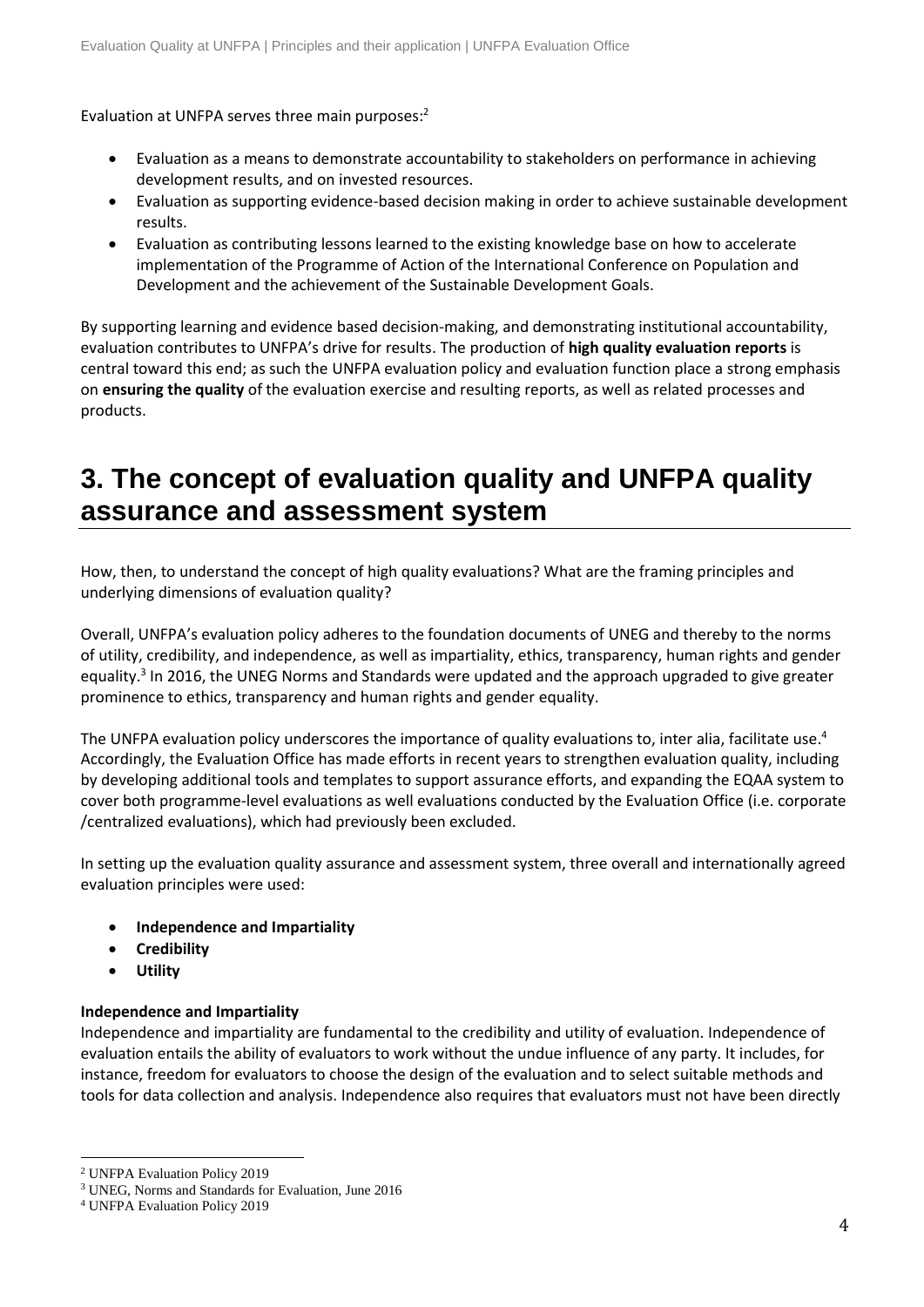responsible for the policy setting, design or management of the subject being evaluated. Independence should lead to impartiality, key elements of which are objectivity, professional integrity and absence of bias.

Both independence and impartiality require transparency and should be ensured by the evaluation manager throughout all phases or stages of an evaluation process. Once the evaluation is completed, to uphold these principles, all UNFPA evaluation reports are publicly available on a database maintained by the Evaluation Office.<sup>5</sup>

#### **Credibility**

Credibility requires that both independence and impartiality are upheld, but must also be demonstrated and ensured through the competence of the evaluator(s) and the evaluation manager.

The quality of evaluation depends on the design and methodological rigor of the exercise, a transparent and inclusive evaluation process, the reliable use of data, and the ability to perform systematic, logical and sound analysis, reported in a structured way. This, therefore, requires that evaluators hold technical skills on evaluation design, methodology, data collection techniques and a high degree of analytical abilities. A commitment to reflective practice and communication skills are also necessary. Evaluation managers must have the skills to effectively manage the process, including the necessary technical knowledge.

Credibility also relates to the effective integration of human rights and gender equality and ethics in the evaluation process. A high quality evaluation should integrate gender equality throughout the evaluation process - from determining the evaluation scope, criteria and questions through to using a gender responsive methodology, methods and data analysis techniques. The findings, conclusions and recommendations of an evaluation should also reflect a gender analysis.<sup>6</sup>

Both UNEG and UNFPA are committed to ensuring evaluations are gender and human rights responsive. UNEG has, for example, developed guidance on integrating gender and human rights in evaluation, <sup>7</sup> and UNFPA has directly integrated the UN-SWAP on Gender Equality and the Empowerment of Women Evaluation Performance Indicator criteria among the seven assessment criteria used to assess the quality of evaluation reports, ensuring that gender equality is seen as a critical dimension of evaluation quality. UNFPA also places great importance on ethical principles to be upheld when conducting evaluations, in line with UNEG Ethical Guidelines for Evaluation and the UNEG Code of Conduct for Evaluation.<sup>8</sup>

#### **Utility**

 $\overline{a}$ 

Utility requires that evaluations be understood as a tool to influence change and stimulate learning.

For an evaluation to be used, it must be designed from the onset with careful consideration to how the evaluation – in both process and in its resulting products – will impact use. To facilitate this, evaluation managers ought to be skilled in communication, ensuring that reports are concise and easy to read and understand.

To further strengthen utility, an evaluation must be planned/executed with the intention that its results be used. It should be undertaken at a time when its results can meaningfully inform decision-making. It should also be relevant to the needs of intended users, which requires the participation of intended users throughout the evaluation process, including through stakeholder consultations (an important upshot of which is improved ownership).

<sup>5</sup>The UNFPA Evaluation website can be found here: https://www.unfpa.org/evaluation and the database of evaluation reports is available here: https://web2.unfpa.org/public/about/oversight/evaluations/

<sup>6</sup> UNEG Guidance Document – UN-SWAP Evaluation Performance Indicator Technical Note, August 2014

<sup>7</sup> UNEG Guidance Document – Integrating Human Rights and Gender Equality in Evaluations, August 2014

<sup>8</sup> UNEG Ethical Guidelines for Evaluation and UNEG Code of Conduct for Evaluation in the UN system, June 2008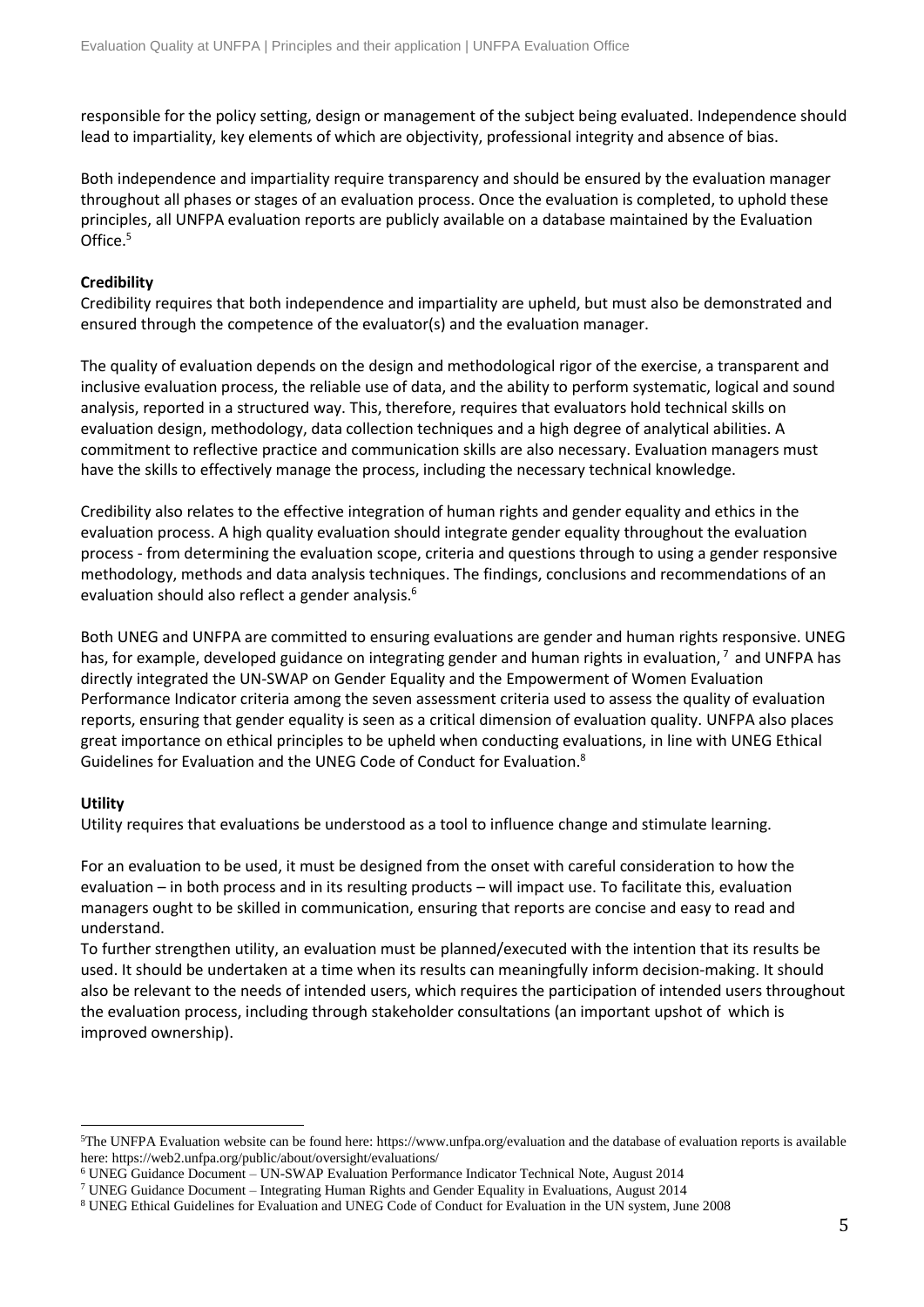The principles of utility and use are thus closely linked, $9$  with utilization-focused evaluations in particular enhancing the potential use of evaluations.<sup>10</sup> The UNFPA evaluation policy reflects this principle, stating that evaluations should be "…planned and conducted ensuring national ownership and leadership of evaluation processes by rights holders and duty bearers."<sup>11</sup>

### <span id="page-6-0"></span>**4. Translating the Principles: Quality Assurance and Assessment in Practice**

The evaluation principles set forth in this guidance form the basis of the quality assurance and assessment system at UNFPA, and ground the evaluation function's definition of high quality evaluations.

The evaluation principles are translated directly into the tools, templates, and support provided by UNFPA to help facilitate and ensure the quality of evaluation reports. On quality assurance, for example, the Handbook on How to Design and Conduct a Country Programme Evaluation at UNFPA has been revised and updated, templates have been developed to further strengthen the quality of the terms of reference and the design/inception reports, and evaluation teams are vetted to ensure capacity to undertake an evaluation. These quality assurance measures reflect the evaluation function's commitment to independence/impartiality, credibility and utility.

The principles are further reflected in UNFPA's approach to quality assessment. The evaluation quality assessment (EQA) grid details seven quality criteria against which UNFPA evaluation reports are assessed. The criteria are further unpacked into sub-criteria, which themselves, if met, signal confidence in an evaluation's independence/impartiality, credibility and utility. Sub-criteria are weighted differently based on the criteria's overall importance to the quality of the evaluation report. Previously discussed in a separate document, the approach to weighting sub-criteria is presented below.

#### **Approaching the sub-criteria of the EQA grid**

As shared, in 2016, the UNFPA Evaluation Office developed a new evaluation quality assessment (EQA) grid/template. In 2017, adjustments were made, and the approach to the sub-criteria under each quality criteria was clarified to 1) improve consistency among quality assessment reviews and 2) establish objective thresholds for the overall rating scale (unsatisfactory; fair; good; very good).

Under each quality criterion, the relative importance (and weight) of the sub-criteria varies, as detailed in the EQA grid presented below. For the quality assessment of quality criteria 1 to 6, core sub-criteria have been identified in **bold** text. These sub-criteria bear disproportionately on the quality of the evaluation report and, therefore, on the rating of the overall criteria. The absence of any of the core sub-criteria identified for a given quality criterion will result in an "unsatisfactory" rating for the overall quality criterion.

As an example, for quality criterion 1 (*Structure and clarity of reporting*), three core sub-criteria have been identified: sub-criteria 1.1 (*Is the report easy to read and understand?),* sub-criteria 1.3 (*Is the report structured in a logical way, etc.*?) and sub-criteria 5 (*Is an executive summary included in the report etc.?*). If any of these core sub-criteria is assessed as "N"(i.e. sub-criterion not met), the overall rating of quality criterion 1 will be "unsatisfactory", regardless of the assessment given to the other sub-criteria. If all identified core sub-criteria are either fully or partially met, the overall rating of the quality criterion will range from "fair" to "very good", based on the combination of values of the other sub-criteria.

 $\overline{a}$ 

<sup>9</sup> Utilization-Focused Evaluation, 4th Edition, Michael Quinn Patton, 2008

<sup>10</sup> UNFPA Evaluation Policy, 2013

<sup>&</sup>lt;sup>11</sup> UNFPA Evaluation Policy, 2013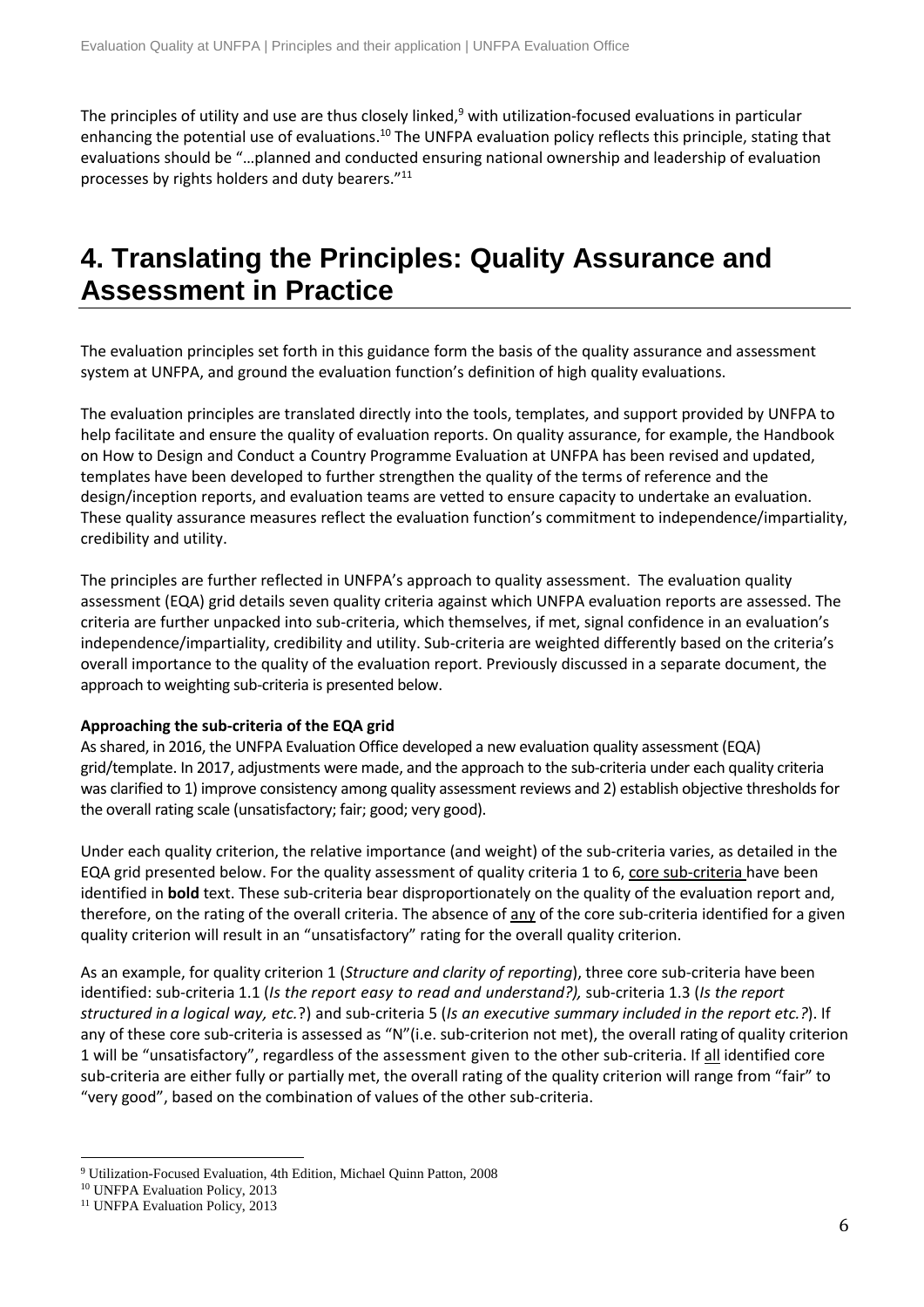A note on the "very good" rating: a "very good" rating should be used to highlight an exemplary level of quality, a good practice and/or a model to follow. As such, all sub-criteria should be met for a quality criterion to be rated as "very good".

Quality assessment of criterion 7 (*gender equality and the empowerment of women*) directly mirrors the UN-SWAP Evaluation Performance Indication Scoring Tool and is, as such, subject to its associated rating scale.

See the EQA grid below for the specific combinations of values under each quality criterion and the resulting overall rating.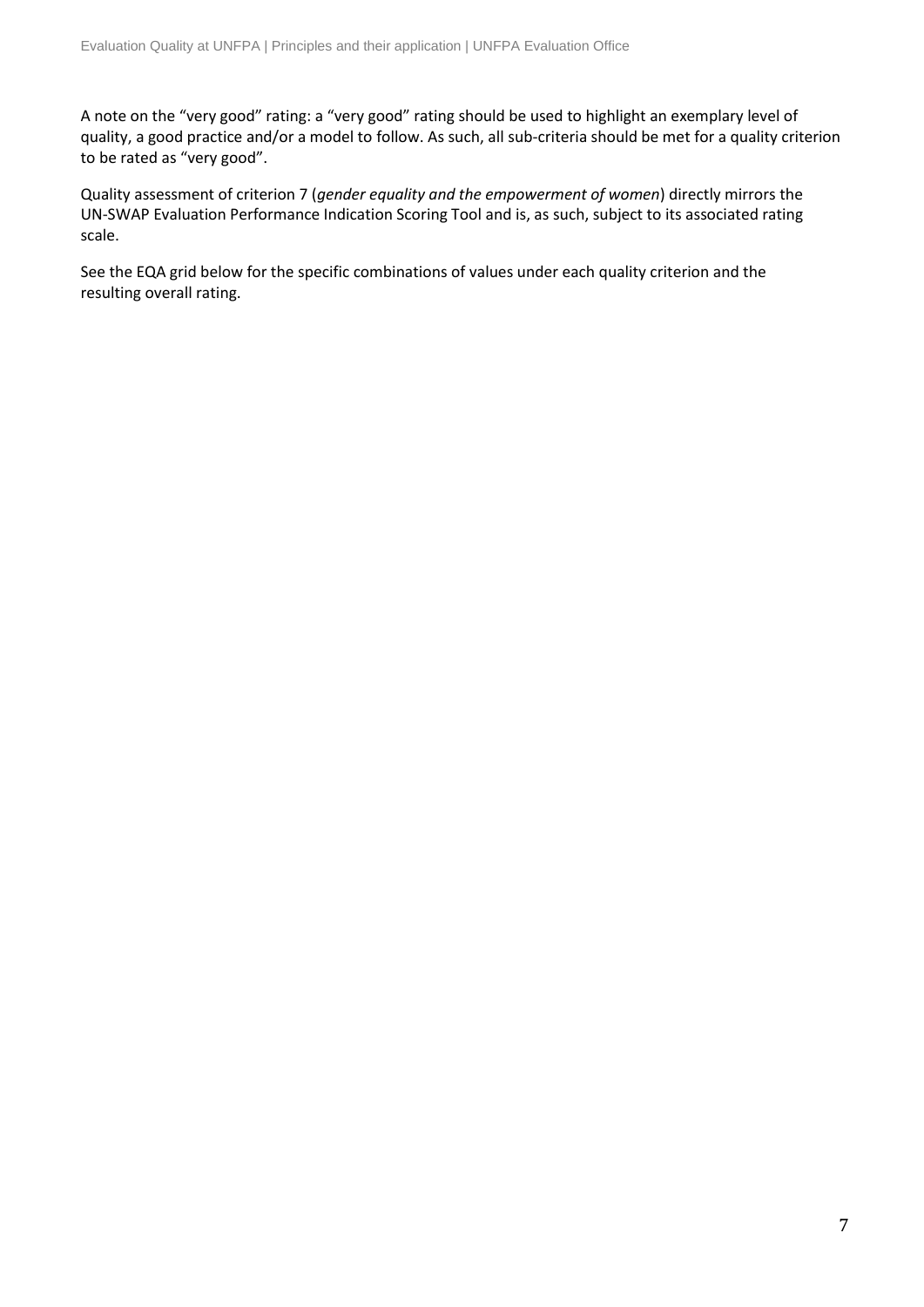| <b>Quality Assessment Criteria</b>                                                                                                                                                                                                                                                                                                                                                                                                                                                                                                                                                                                                                                                                                                                                                                                                                                                                | Insert assessment level followed by main<br>comments |                                                                                                                             |                                                                                                                                                        |
|---------------------------------------------------------------------------------------------------------------------------------------------------------------------------------------------------------------------------------------------------------------------------------------------------------------------------------------------------------------------------------------------------------------------------------------------------------------------------------------------------------------------------------------------------------------------------------------------------------------------------------------------------------------------------------------------------------------------------------------------------------------------------------------------------------------------------------------------------------------------------------------------------|------------------------------------------------------|-----------------------------------------------------------------------------------------------------------------------------|--------------------------------------------------------------------------------------------------------------------------------------------------------|
| 1. Structure and Clarity of Reporting<br>To ensure the report is comprehensive and user-friendly                                                                                                                                                                                                                                                                                                                                                                                                                                                                                                                                                                                                                                                                                                                                                                                                  | Yes<br>No<br>Partial                                 | Assessment<br>Level:                                                                                                        |                                                                                                                                                        |
| Is the report easy to read and understand (i.e.<br>1.<br>written in an accessible language appropriate<br>for the intended audience) with minimal<br>grammatical, spelling or punctuation errors?<br>Is the report of a reasonable length? (maximum<br>2.<br>pages for the main report, excluding annexes: 60<br>for institutional evaluations; 70 for CPEs; 80 for<br>thematic evaluations)<br>Is the report structured in a logical way? Is<br>3.<br>there a clear distinction made between<br>analysis/findings, conclusions, recommendations<br>and lessons learned (where applicable)?<br>Do the annexes contain $-$ at a minimum $-$ the<br>4.<br>ToRs; a bibliography; a list of interviewees; the<br>evaluation matrix; methodological tools used<br>(e.g. interview guides; focus group notes, outline<br>of surveys) as well as information on the<br>stakeholder consultation process? |                                                      | result if:<br>2,4,6,7: Yes/No/Partial<br>1,3,5,6,7: Yes<br>6, 2,4: Partial/Yes<br>7, 2,4: Partial/Yes<br>1,2,3,4.5,6,7: Yes | A rating of "Unsatisfactory" will<br>1,3,5: No (For any of the three)<br>A rating of "Good" will result if:<br>A rating of "Very Good" will result if: |
| Executive summary<br>Is an executive summary included in the<br>5.<br>report, written as a stand-alone section and<br>presenting the main results of the<br>evaluation?                                                                                                                                                                                                                                                                                                                                                                                                                                                                                                                                                                                                                                                                                                                           |                                                      | above.                                                                                                                      | A rating of "Fair" will result if:<br>Any combination different fom the                                                                                |
| Is there a clear structure of the executive<br>6.<br>summary, (i.e. i) Purpose, including intended<br>audience(s); ii) Objectives and brief description of<br>intervention; iii) Methodology; iv) Main<br>conclusions; v) Recommendations)?                                                                                                                                                                                                                                                                                                                                                                                                                                                                                                                                                                                                                                                       |                                                      |                                                                                                                             |                                                                                                                                                        |
| Is the executive summary reasonably concise<br>7.<br>(e.g. with a maximum length of 5 pages)?                                                                                                                                                                                                                                                                                                                                                                                                                                                                                                                                                                                                                                                                                                                                                                                                     |                                                      |                                                                                                                             |                                                                                                                                                        |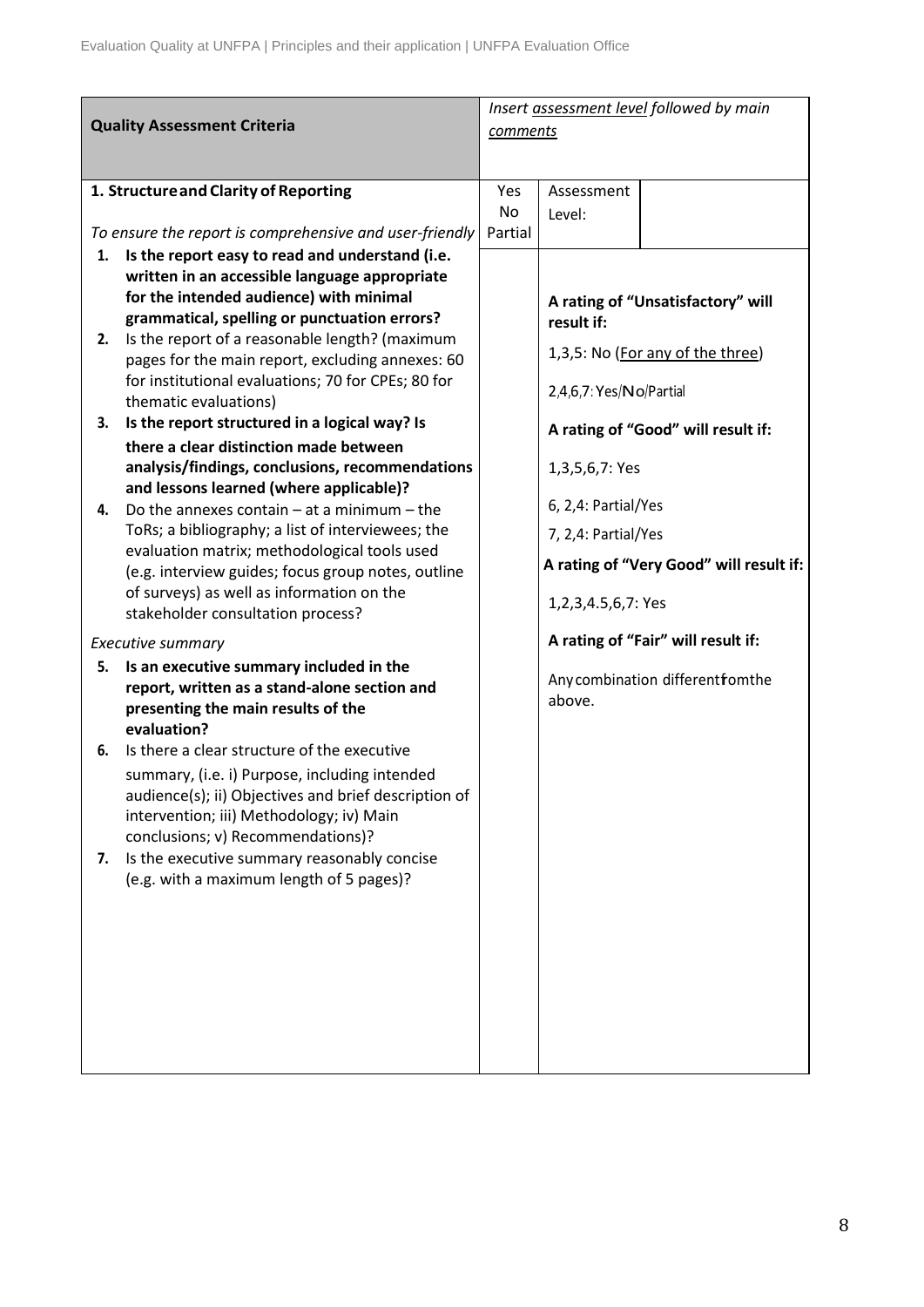| 2. Design and Methodology<br>Assessment<br>Yes                                                         |  |
|--------------------------------------------------------------------------------------------------------|--|
| No<br>Level:                                                                                           |  |
| To ensure that the evaluation is put within its context<br>Partial                                     |  |
| 1. Does the evaluation describe the                                                                    |  |
| target audience for the evaluation?<br>A rating of "Unsatisfactory" will                               |  |
| 2. Is the development and institutional<br>result if:                                                  |  |
| context of the evaluation clearly                                                                      |  |
| 2,3,4: No (for any of the three)<br>described and constraints explained?                               |  |
| Does the evaluation report describe the<br>3.<br>1,5,6,7,8,9,10,11: Yes/No/Partial                     |  |
| reconstruction of the intervention logic                                                               |  |
| and/or theory of change, and assess the<br>A rating of "Good" will result if:                          |  |
| adequacy of these?                                                                                     |  |
| 2,3,4,5,6,7,9: Yes<br>To ensure a rigorous design and methodology                                      |  |
|                                                                                                        |  |
| 4. Is the evaluation framework clearly<br>1,6,8,10,11: Yes/Partial<br>described in the text and in the |  |
| A rating of "Very Good" will result if:<br>evaluation matrix? Does the evaluation                      |  |
| matrix establish the evaluation questions,                                                             |  |
| 1-11: Yes<br>assumptions, indicators, data sources and                                                 |  |
| methods for data collection?                                                                           |  |
| A rating of "Fair" will result if:<br>5. Are the tools for data collection                             |  |
| described and their choice justified?                                                                  |  |
| Any combination different from the<br>Is there a comprehensive stakeholder<br>6.                       |  |
| above.<br>map? Is the stakeholder consultation                                                         |  |
| process clearly described (in particular,                                                              |  |
| does it include the consultation of key                                                                |  |
| stakeholders on draft recommendations)?                                                                |  |
| 7. Are the methods for analysis clearly                                                                |  |
| described for all types of data?                                                                       |  |
| Are methodological limitations<br>8.                                                                   |  |
| acknowledged and their effect on the                                                                   |  |
| evaluation described? (Does the report                                                                 |  |
| discuss how any bias has been overcome?)                                                               |  |
| Is the sampling strategy described?<br>9.                                                              |  |
| 10. Does the methodology enable the                                                                    |  |
| collection and analysis of disaggregated                                                               |  |
| data?                                                                                                  |  |
| 11. Is the design and methodology appropriate                                                          |  |
| for assessing the cross-cutting issues                                                                 |  |
| (equity and vulnerability, gender equality                                                             |  |
| and human rights)?                                                                                     |  |
|                                                                                                        |  |
|                                                                                                        |  |
|                                                                                                        |  |
|                                                                                                        |  |
|                                                                                                        |  |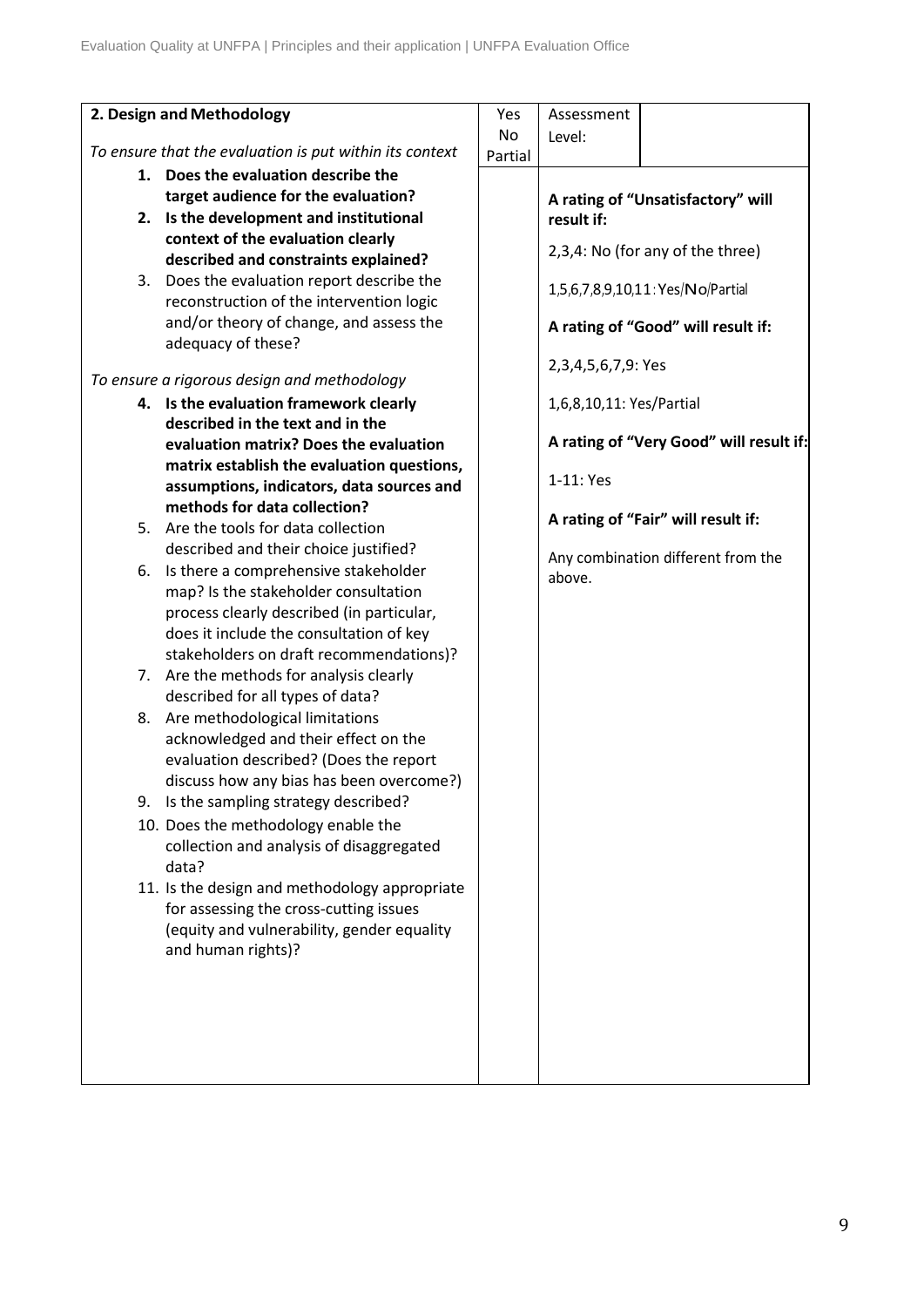| 3. Reliability of Data                               |                                                                                                                                                                                                                                                                                                                                                                                                                                                                                                                                        | Yes     | Assessment                                                            |                                                                                                                                                                                                                                |
|------------------------------------------------------|----------------------------------------------------------------------------------------------------------------------------------------------------------------------------------------------------------------------------------------------------------------------------------------------------------------------------------------------------------------------------------------------------------------------------------------------------------------------------------------------------------------------------------------|---------|-----------------------------------------------------------------------|--------------------------------------------------------------------------------------------------------------------------------------------------------------------------------------------------------------------------------|
|                                                      |                                                                                                                                                                                                                                                                                                                                                                                                                                                                                                                                        | No      | Level:                                                                |                                                                                                                                                                                                                                |
| To ensure quality of data and robust data collection |                                                                                                                                                                                                                                                                                                                                                                                                                                                                                                                                        | Partial |                                                                       |                                                                                                                                                                                                                                |
| processes<br>2.<br>3.<br>4.                          | 1. Did the evaluation triangulate data<br>collected as appropriate?<br>Did the evaluation clearly identify and<br>make use of reliable qualitative and<br>quantitative data sources?<br>Did the evaluation make explicit any<br>possible limitations (bias, data gaps<br>etc.) in primary and secondary data<br>sources and if relevant, explained what<br>was done to minimize such issues?<br>Is there evidence that data has been<br>collected with sensitivity to issues of<br>discrimination and other ethical<br>considerations? |         | result if:<br>3,4:Y/P/N<br>1,2,3: Yes<br>4: P<br>$1-4$ : Yes<br>above | A rating of "Unsatisfactory" will<br>1,2 : No (For any of the two)<br>A rating of "Good" will result if:<br>A rating of "Very Good" will result if:<br>A rating of "Fair" will result if:<br>Anycombination different from the |
|                                                      |                                                                                                                                                                                                                                                                                                                                                                                                                                                                                                                                        |         |                                                                       |                                                                                                                                                                                                                                |
|                                                      |                                                                                                                                                                                                                                                                                                                                                                                                                                                                                                                                        |         |                                                                       |                                                                                                                                                                                                                                |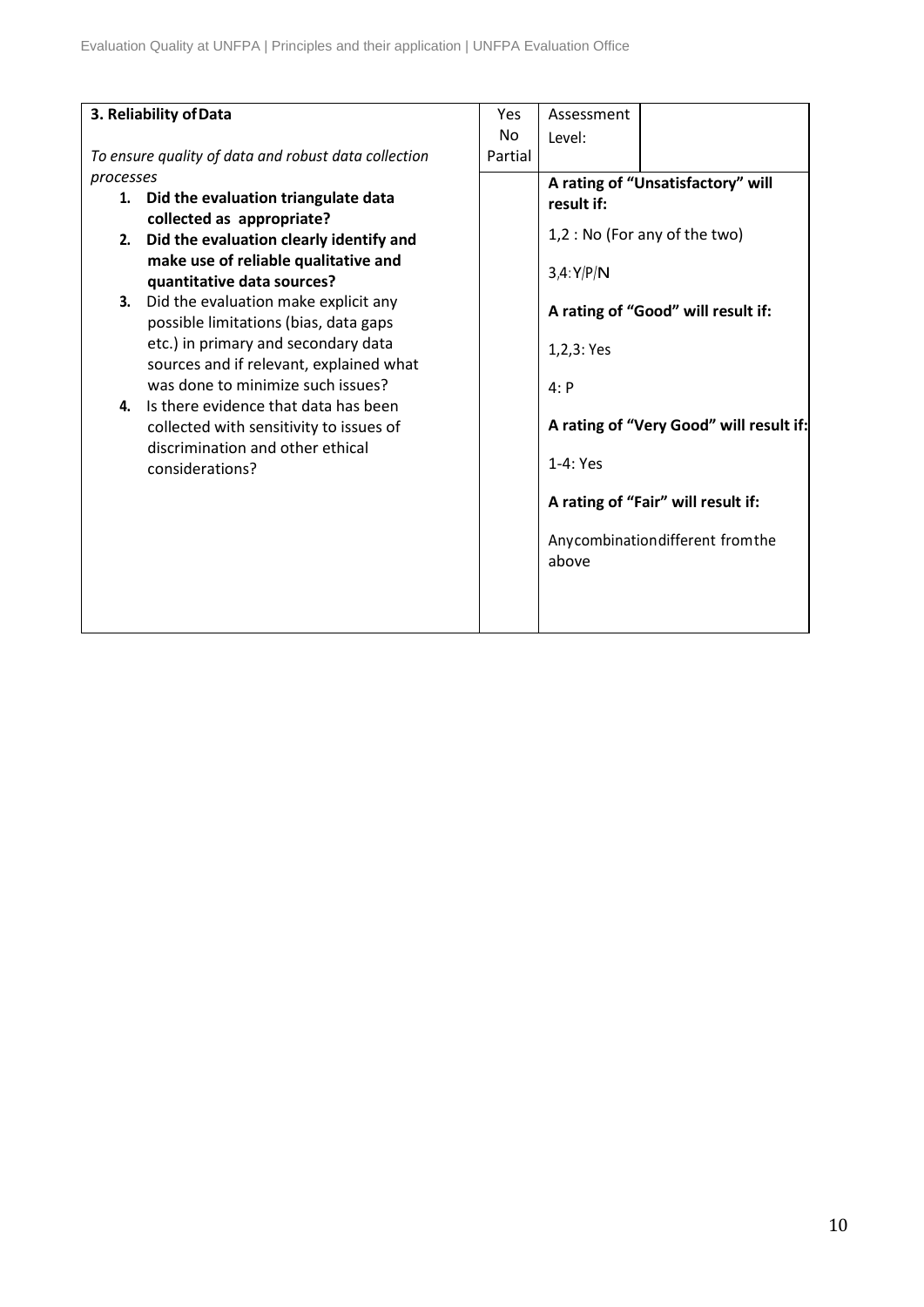|    | 4. Analysis and Findings                          | Yes     | Assessment         |                                     |
|----|---------------------------------------------------|---------|--------------------|-------------------------------------|
|    |                                                   | No      |                    |                                     |
|    | To ensure sound analysis and credible findings    | Partial | Level:             |                                     |
|    | 5. Are the findings substantiated by              |         |                    |                                     |
|    | evidence?                                         |         |                    |                                     |
| 6. | Is the basis for interpretations carefully        |         |                    |                                     |
|    | described?                                        |         |                    | A rating of "Unsatisfactory"        |
|    |                                                   |         | will result if:    |                                     |
|    | 7. Is the analysis presented against the          |         |                    |                                     |
|    | evaluation questions?                             |         |                    | 1,5,7:No(For any of the three)      |
| 8. | Is the analysis transparent about the sources     |         |                    |                                     |
|    | and quality of data?                              |         | 2,3,4,6,8; Y/N/P   |                                     |
|    | 9. Are cause and effect links between an          |         |                    |                                     |
|    | intervention and its end results explained        |         |                    | A rating of "Good" will result if:  |
|    | and any unintended outcomes highlighted?          |         |                    |                                     |
|    | 10. Does the analysis show different outcomes for |         | 1,7,8:Y            |                                     |
|    | different target groups, as relevant?             |         |                    |                                     |
| 7. | Is the analysis presented against                 |         | 3, 2, 4, 5, 6: P/Y |                                     |
|    |                                                   |         |                    |                                     |
|    | contextual factors?                               |         |                    |                                     |
| 8. | Does the analysis elaborate on                    |         |                    |                                     |
|    | cross-cutting issues such as equity               |         |                    |                                     |
|    | and vulnerability, gender equality                |         |                    |                                     |
|    | and human rights?                                 |         |                    |                                     |
|    |                                                   |         |                    | A rating of "Very Good" will result |
|    |                                                   |         | if:                |                                     |
|    |                                                   |         |                    |                                     |
|    |                                                   |         | $1-8:Y$            |                                     |
|    |                                                   |         |                    |                                     |
|    |                                                   |         |                    | A rating of "Fair" will result if:  |
|    |                                                   |         |                    |                                     |
|    |                                                   |         |                    |                                     |
|    |                                                   |         |                    | Any combination different from the  |
|    |                                                   |         | above.             |                                     |
|    |                                                   |         |                    |                                     |
|    |                                                   |         |                    |                                     |
|    |                                                   |         |                    |                                     |
|    |                                                   |         |                    |                                     |
|    |                                                   |         |                    |                                     |
|    |                                                   |         |                    |                                     |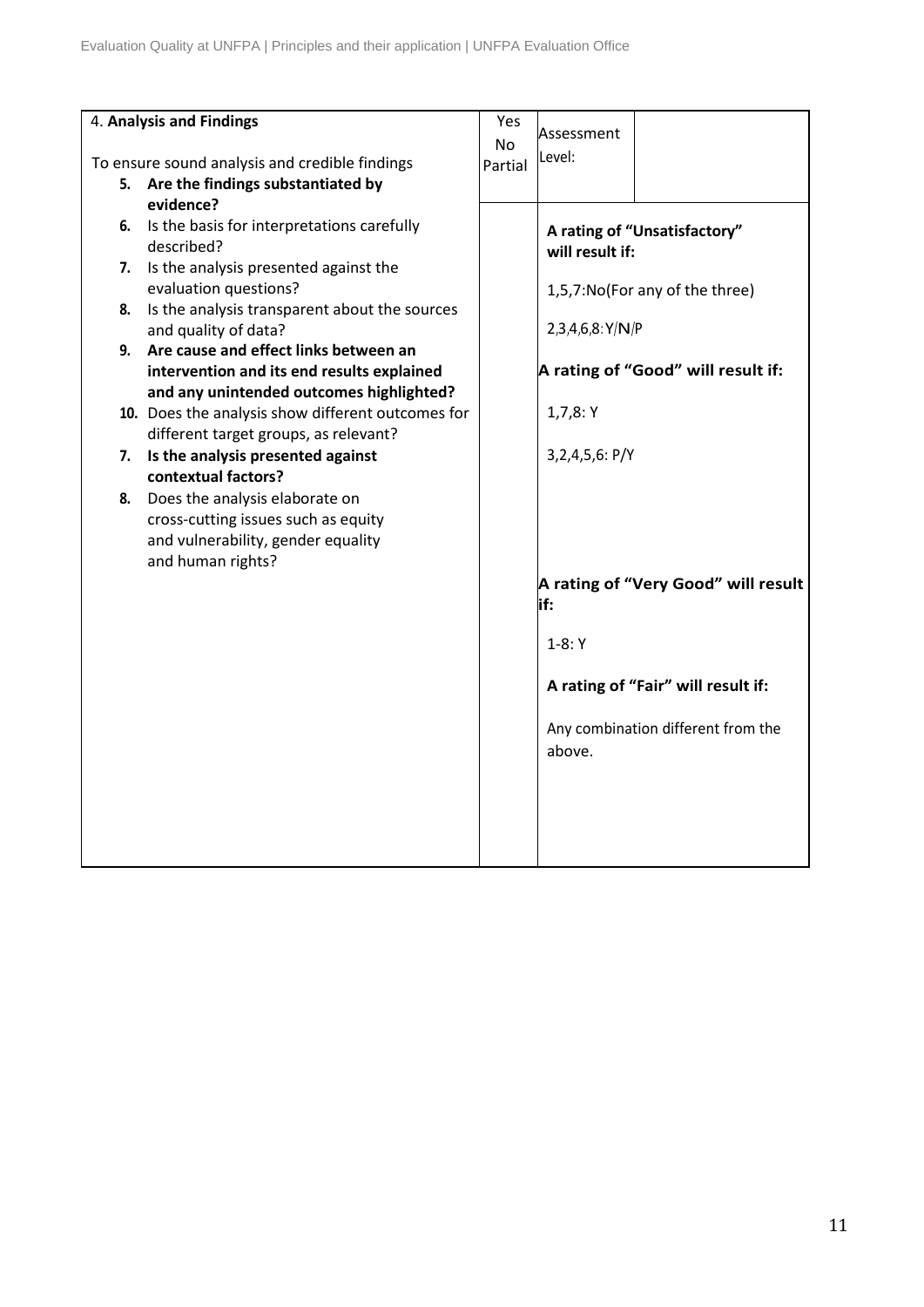| <b>5. Conclusions</b>                                                                                                                                                                                                                                                                                                            |         | Assessment                                                                                            |                                                                                                                                                                            |
|----------------------------------------------------------------------------------------------------------------------------------------------------------------------------------------------------------------------------------------------------------------------------------------------------------------------------------|---------|-------------------------------------------------------------------------------------------------------|----------------------------------------------------------------------------------------------------------------------------------------------------------------------------|
|                                                                                                                                                                                                                                                                                                                                  | No      | Level:                                                                                                |                                                                                                                                                                            |
| To assess the validity of conclusions                                                                                                                                                                                                                                                                                            | Partial |                                                                                                       |                                                                                                                                                                            |
| Do the conclusions flow clearly from the<br>1.<br>findings?<br>Do the conclusions go beyond the findings<br>2.<br>and provide a thorough understanding of the<br>underlying issues of the<br>programme/initiative/system being<br>evaluated?<br>Do the conclusions appear to convey the<br>3.<br>evaluators' unbiased judgement? |         | will result if:<br>1: No<br>2,3:Y/P/N<br>if:<br>1,3:Yes<br>2: P<br>result if:<br>1,2,3: Yes<br>above. | A rating of "Unsatisfactory"<br>A rating of "Good" will result<br>A rating of "Very Good" will<br>A rating of "Fair" will result if:<br>Any combination different from the |
|                                                                                                                                                                                                                                                                                                                                  |         |                                                                                                       |                                                                                                                                                                            |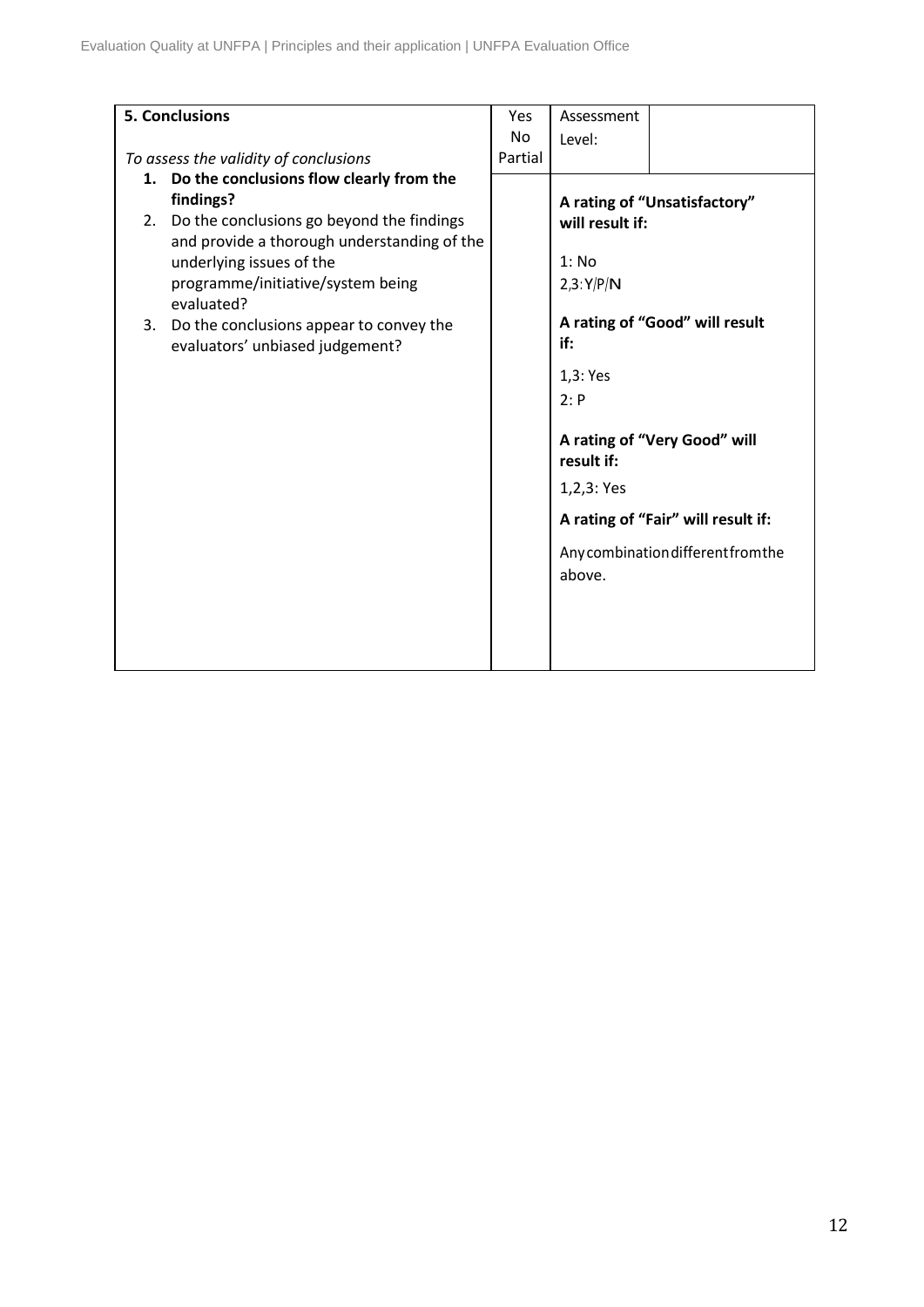| <b>6. Recommendations</b>                                                                                                                                                                                                                                                                                                                                                                                                                                                                                                                  |               | Assessment                                                                                                                             |                                                                                                                              |
|--------------------------------------------------------------------------------------------------------------------------------------------------------------------------------------------------------------------------------------------------------------------------------------------------------------------------------------------------------------------------------------------------------------------------------------------------------------------------------------------------------------------------------------------|---------------|----------------------------------------------------------------------------------------------------------------------------------------|------------------------------------------------------------------------------------------------------------------------------|
| To ensure the usefulness and clarity of recommendations                                                                                                                                                                                                                                                                                                                                                                                                                                                                                    | Nο<br>Partial | Level:                                                                                                                                 |                                                                                                                              |
| 4. Do recommendations flow logically from<br>conclusions?<br>5. Are the recommendations clearly written,<br>targeted at the intended users and action-<br>oriented (with information on their human,<br>financial and technical implications)?<br>Do recommendations appear balanced and<br>6.<br>impartial?<br>Is a timeframe for implementation proposed?<br>7.<br>Are the recommendations prioritised and clearly<br>8.<br>presented to facilitate appropriate management<br>response and follow up on each specific<br>recommendation? |               | will result if:<br>3,4,5:Y/P/N<br>A rating of "Good" will<br>result if:<br>1, 2, 3, 5: Yes<br>4: P<br>result if:<br>$1-5: Yes$<br>Fair | A rating of "Unsatisfactory"<br>1,2:No (For any of the two)<br>A rating of "Very Good" will<br>Any combination differentfrom |
|                                                                                                                                                                                                                                                                                                                                                                                                                                                                                                                                            |               | the above                                                                                                                              |                                                                                                                              |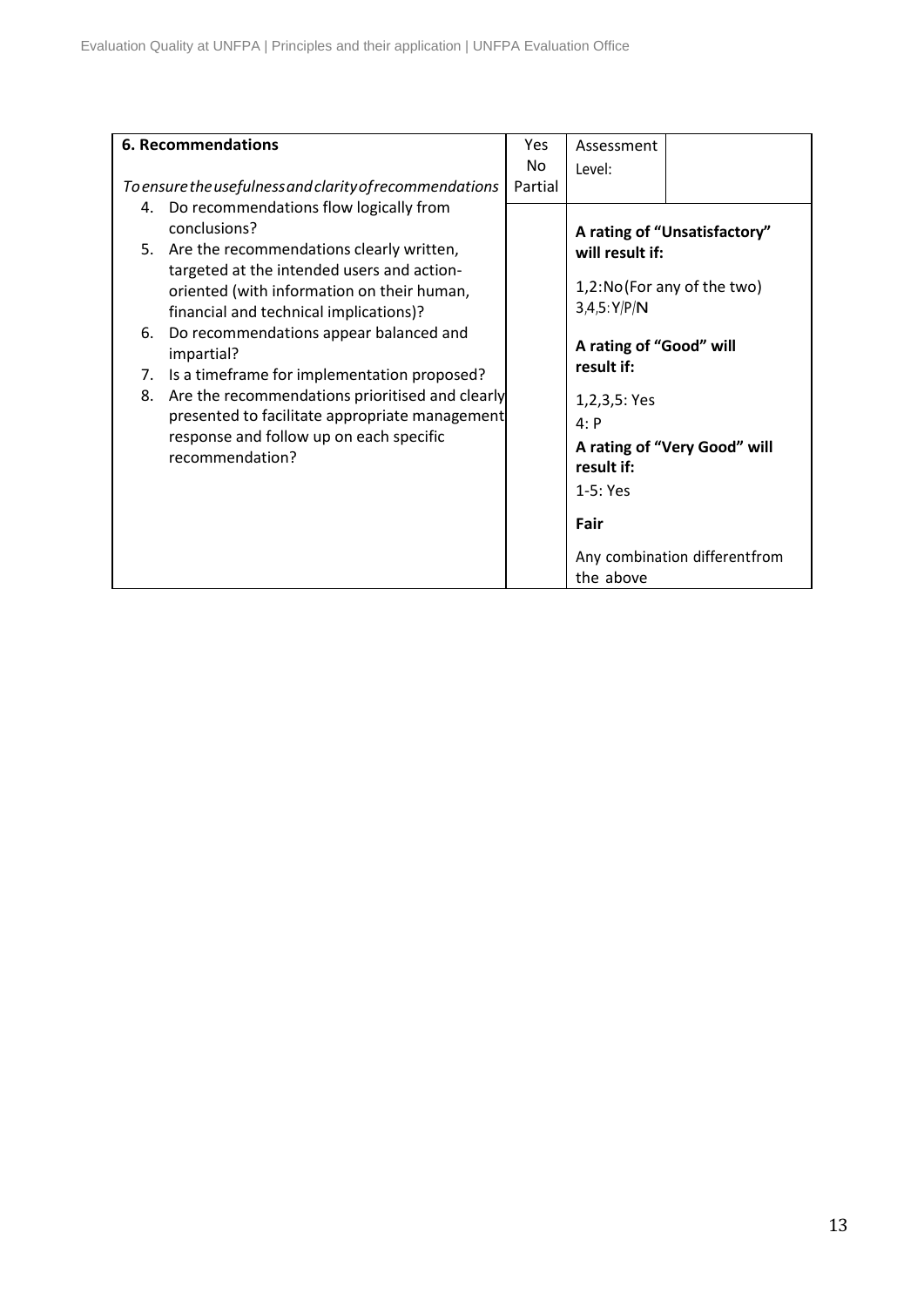| 7. Gender                                                                                                                                           | $0 - 3$ | Assessment                 |
|-----------------------------------------------------------------------------------------------------------------------------------------------------|---------|----------------------------|
| To assess the integration of Gender Equality and<br><b>Empowerment of Women (GEEW)</b>                                                              |         | Level:                     |
|                                                                                                                                                     |         | See footnote <sup>12</sup> |
| Is GEEW integrated in the evaluation scope of<br>1.<br>analysis and indicators designed in a way that<br>ensures GEEW-related data to be collected? |         |                            |
| Is a gender-responsive methodology used,<br>2.<br>including gender-responsive methods and tools,<br>and data analysis techniques?                   |         |                            |
| Do the evaluation findings, conclusions and<br>3.<br>recommendations reflect a gender analysis?                                                     |         |                            |
|                                                                                                                                                     |         |                            |

<sup>&</sup>lt;sup>12</sup> This assessment criterion is fully based on the UN-SWAP Evaluation Performance Indicator Scoring Tool. Each sub-criterion shall be equally weighted in correlation with the calculation in the tool. The EPI Scoring Tool can be found here: http://www.unevaluation.org/document/detail/1452